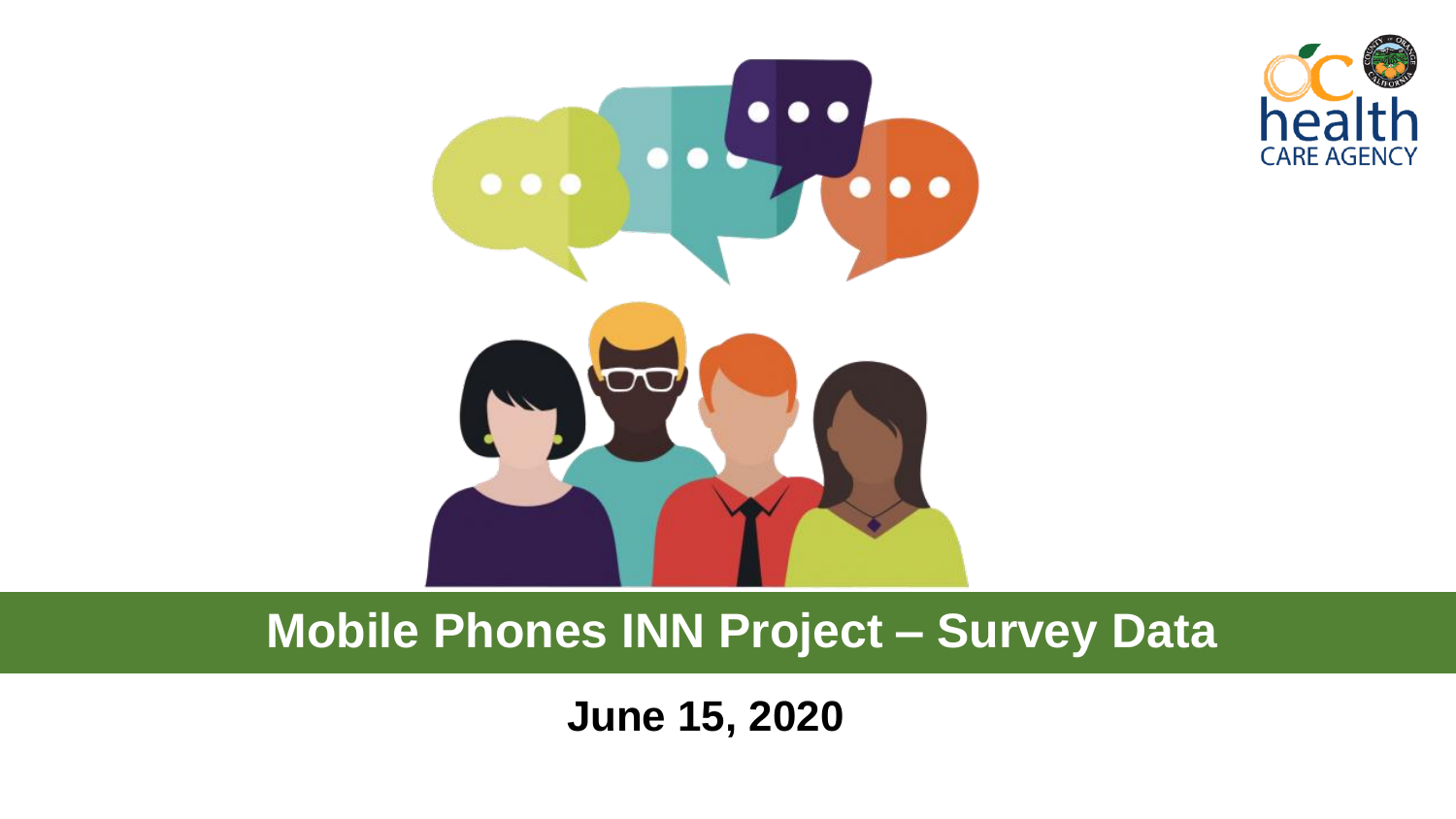#### Q1: Preferred Project Focus?

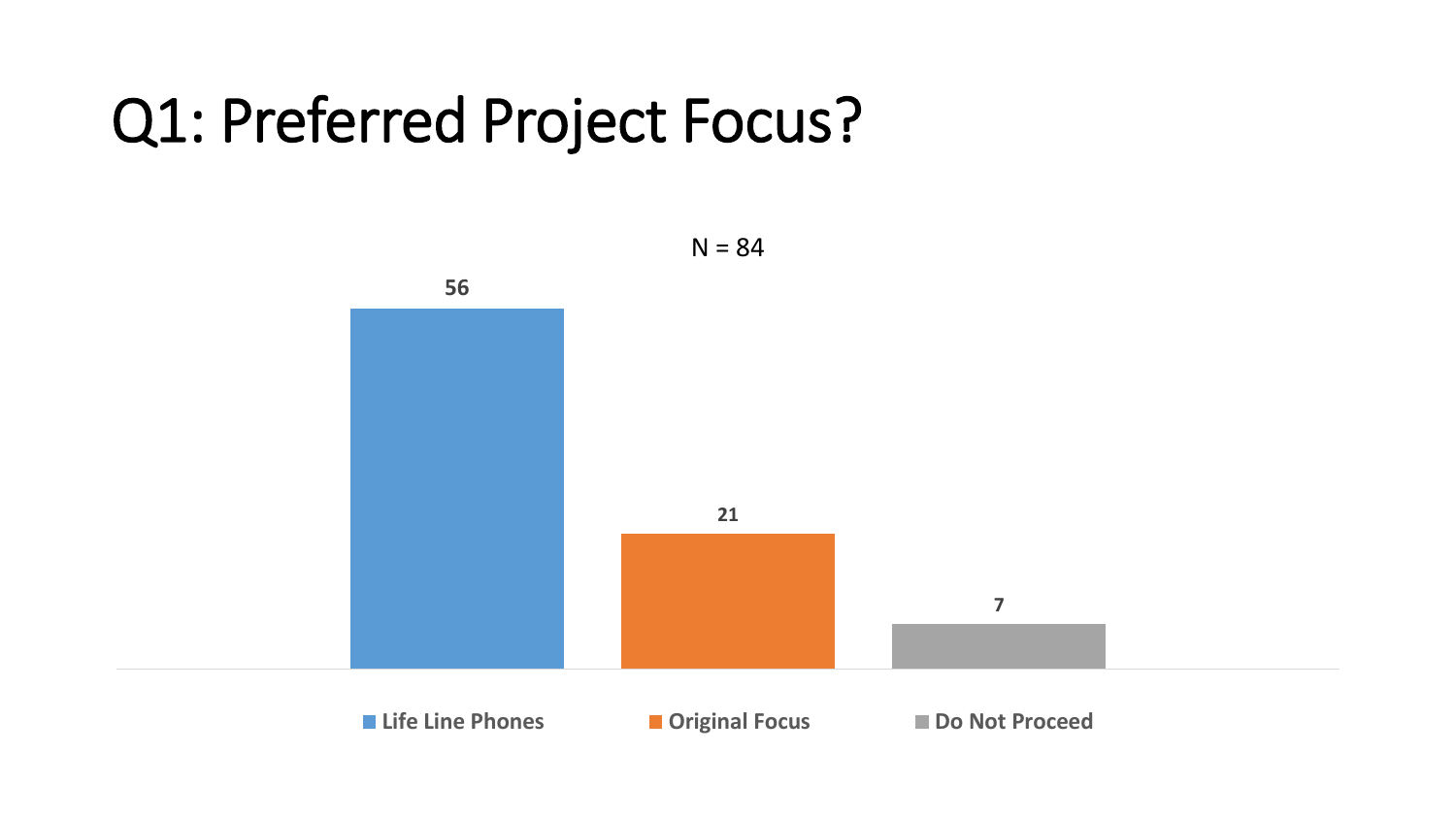### Q2: Recommended Term Length for SPAC?



 $N = 83$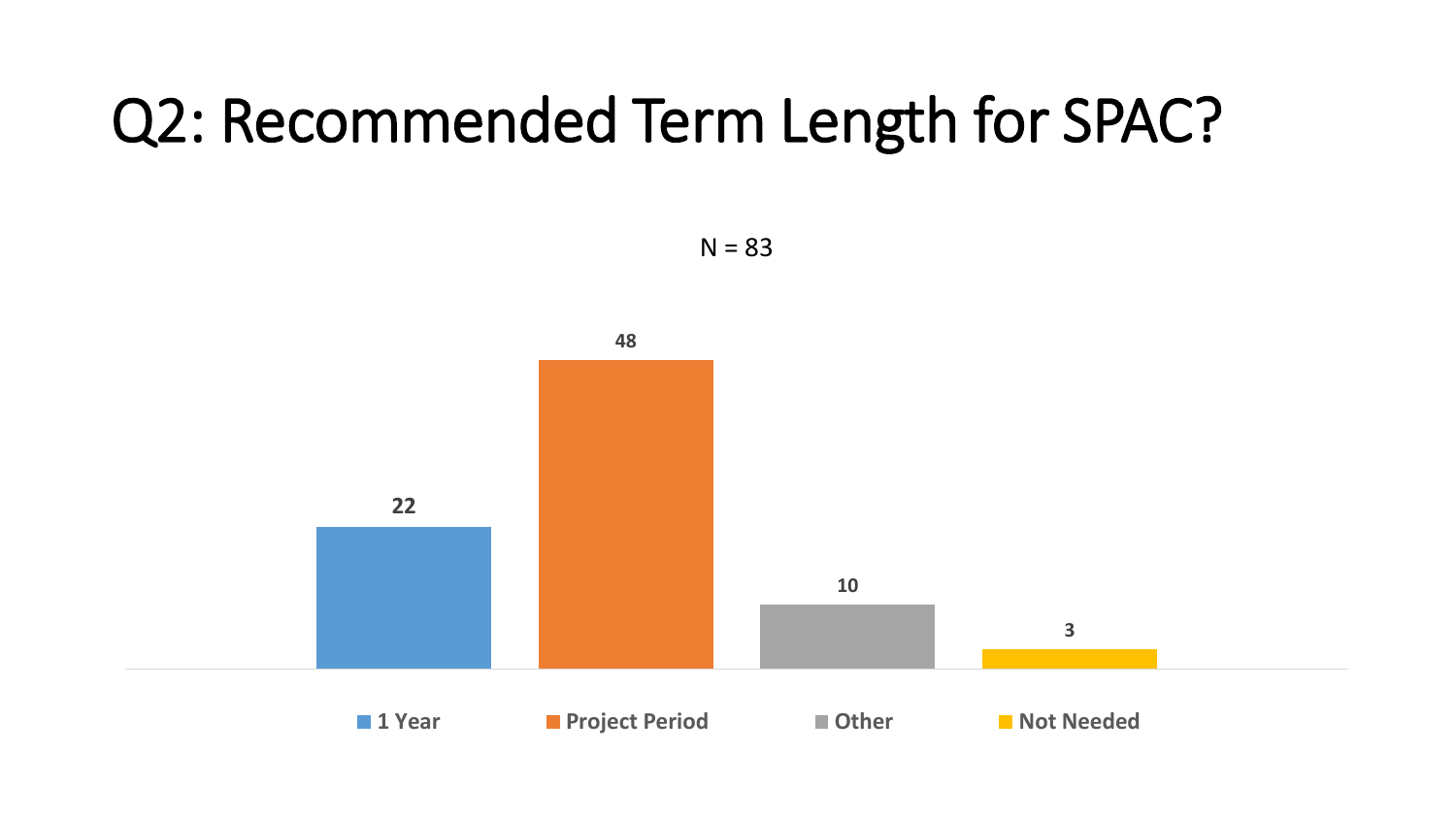## Q3: Area 1 - Budget Increase to Understand Mobile Phone Use?

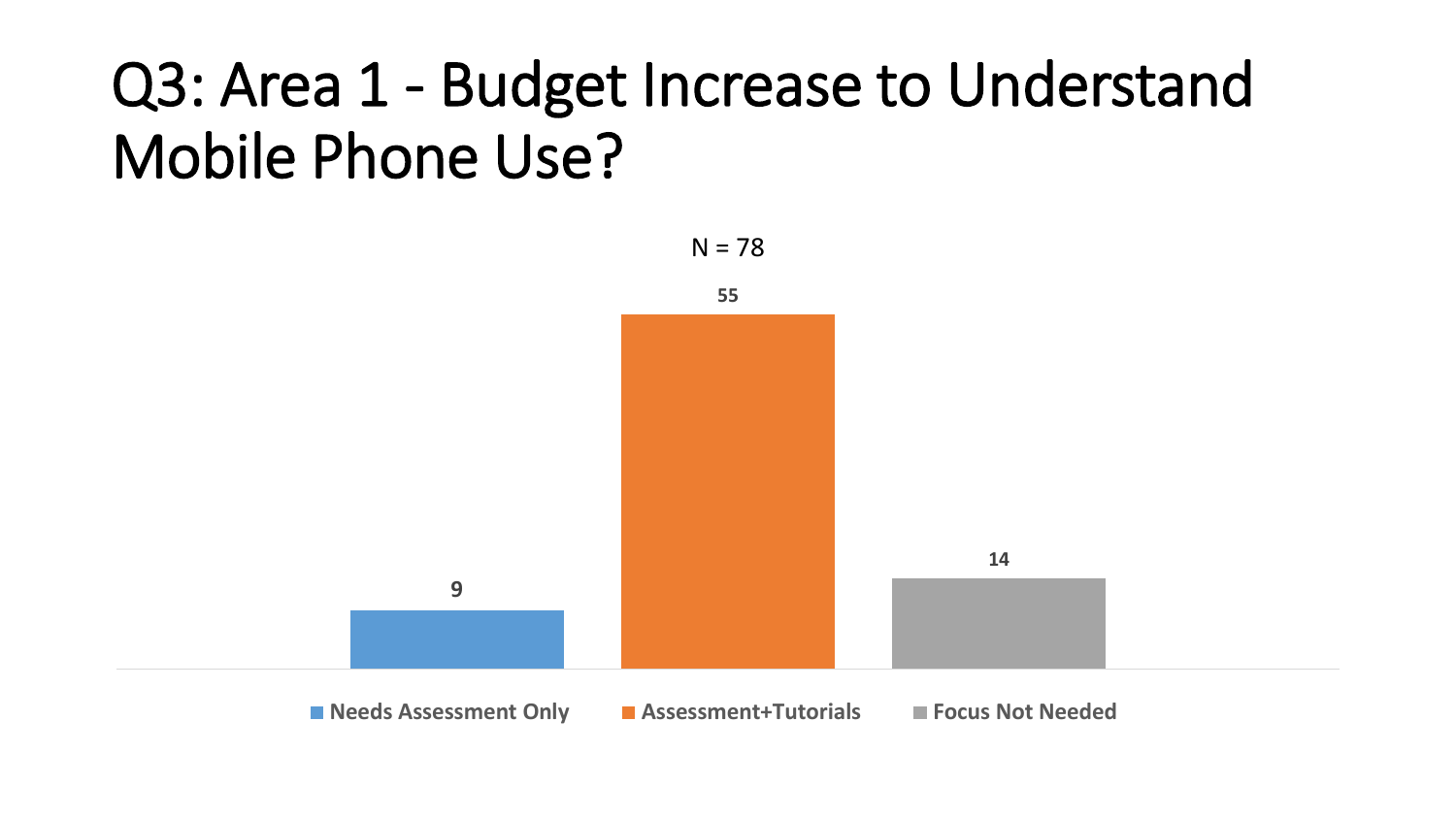# Q4: Area 2 - Budget Increase to Understand if Products Meet Diverse Cultural Needs?

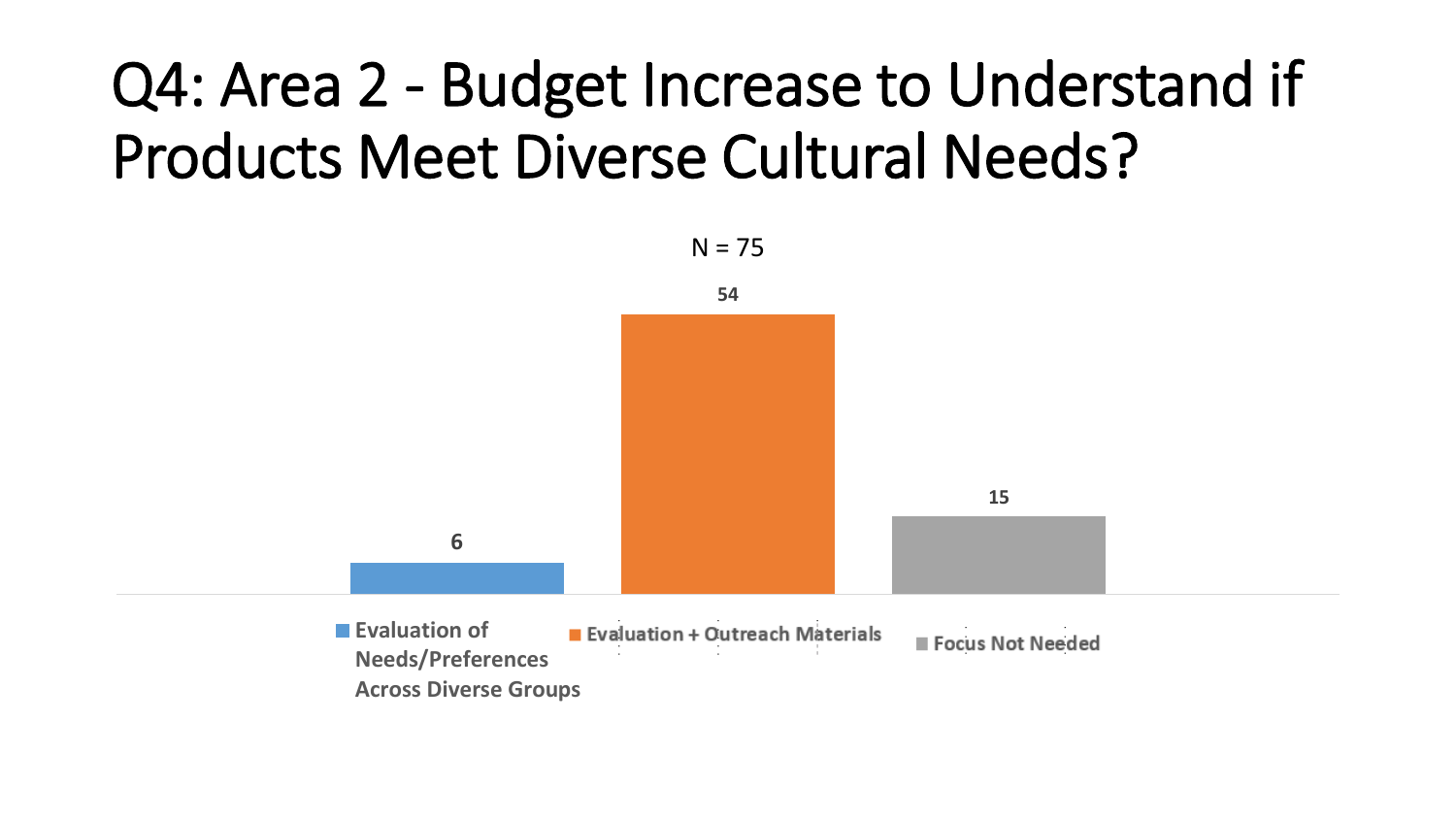

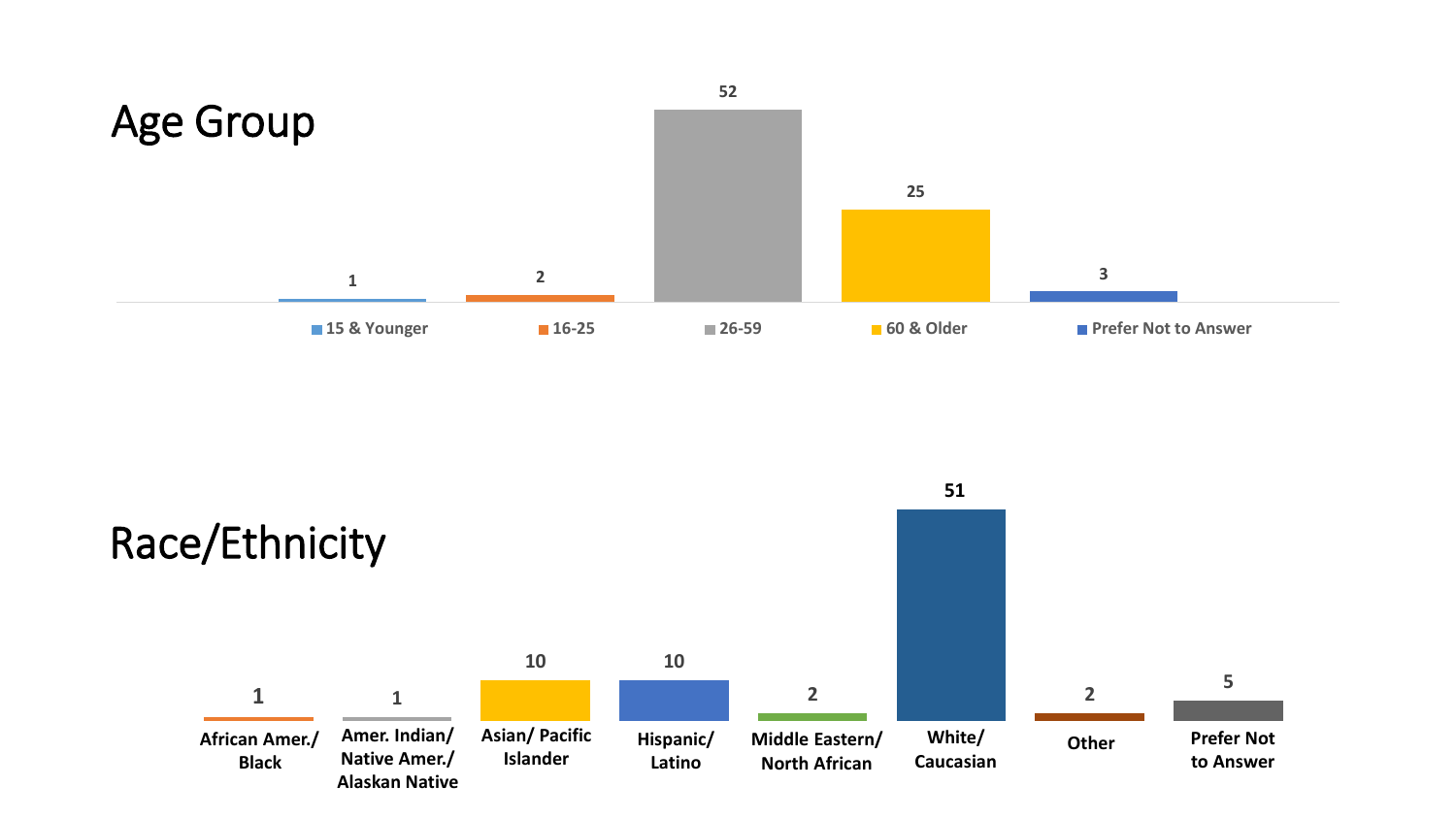